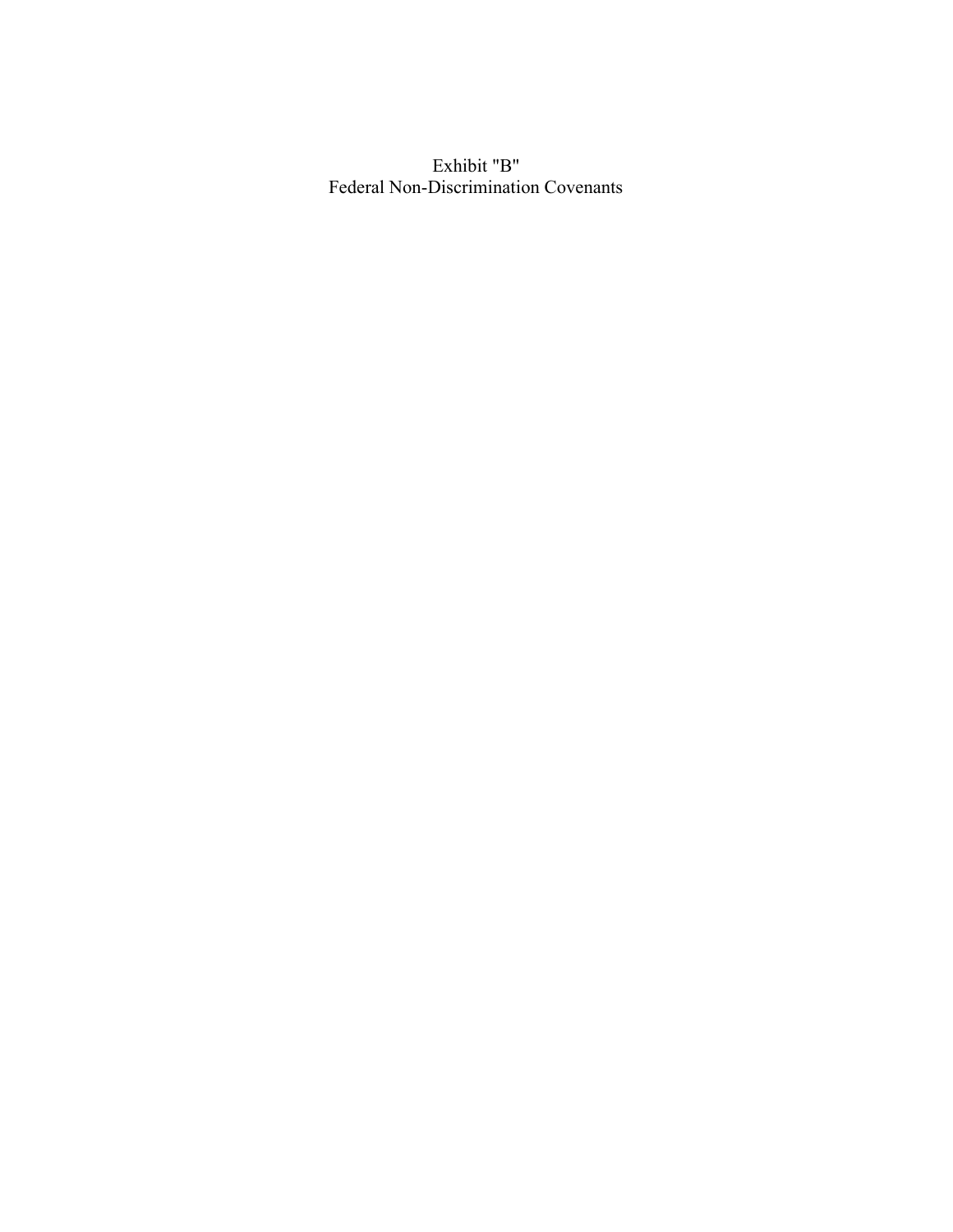# FEDERAL NONDISCRIMINATION REQUIREMENTS

### A. Title VI Clauses for Compliance with Nondiscrimination Requirements.

During the performance of this Agreement, Developer, for itself, its assignees, and successors in interest, agrees as follows:

- 1. Compliance with Regulations: Developer will comply with the Title VI List of Pertinent Nondiscrimination Acts and Authorities ("Nondiscrimination Acts and Authorities" as set forth in paragraph B below), as they may be amended from time to time, which are herein incorporated by reference and made a part of this Agreement.
- 2. Nondiscrimination: Developer, with regard to the work performed by it during this Agreement, will not discriminate on the grounds of race, color, or national origin in the selection and retention of subcontractors, including procurements of materials and leases of equipment. Developer will not participate directly or indirectly in the discrimination prohibited by the Nondiscrimination Acts and Authorities, including employment practices when this Agreement covers any activity, project, or program set forth in Appendix B of 49 CFR part 21.
- 3. Solicitations for Subcontracts, including Procurements of Materials and Equipment: In all solicitations, either by competitive bidding or negotiation made by Developer for work to be performed under a subcontract, including procurements of materials, or leases of equipment, each potential subcontractor or supplier will be notified by Developer of Developer's obligations under this Agreement and the Nondiscrimination Acts and Authorities on the grounds of race, color, or national origin.
- 4. Information and Reports: Developer will provide all information and reports required by the Acts, the Regulations, and directives issued pursuant thereto and will permit access to its books, records, accounts, other sources of information, and its facilities as may be determined to be pertinent to ascertain compliance with such Nondiscrimination Acts and Authorities and instructions. Where any information required of a contractor is in the exclusive possession of another who fails or refuses to furnish the information, Developer will so certify, and will set forth what efforts it has made to obtain the information.
- 5. Sanctions for Noncompliance: In the event of a Developer's noncompliance with the nondiscrimination provisions of this Agreement, Town will impose such contract sanctions as it may determine to be appropriate, including, but not limited to:
	- a. Withholding payments to Developer under this Agreement until Developer complies; and/or
	- b. Cancelling, terminating, or suspending a contract, in whole or in part.
- 6. Incorporation of Provisions: Developer will include the provisions of paragraphs one through six in every subcontract, including procurements of materials and leases of equipment, unless exempt by the Acts, the Regulations, and directives issued pursuant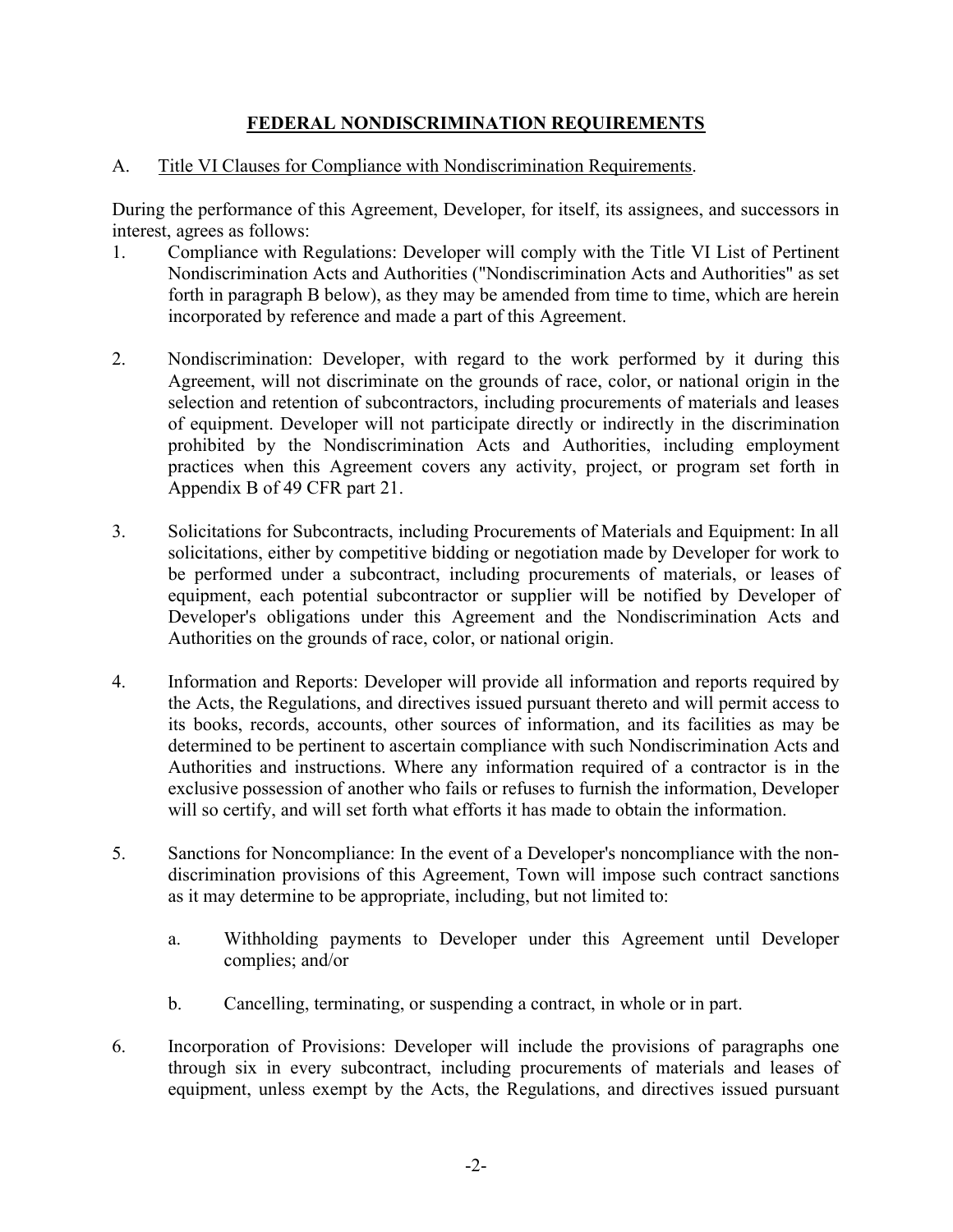thereto. Developer will take action with respect to any subcontract or procurement as the sponsor may direct as a means of enforcing such provisions including sanctions for noncompliance. Provided, that if Developer becomes involved in, or is threatened with litigation by a subcontractor, or supplier because of such direction, Developer may request the sponsor to enter into any litigation to protect the interests of the sponsor. In addition, Developer may request the United States to enter into the litigation to protect the interests of the United States.

B. Title VI List of Pertinent Nondiscrimination Acts and Authorities. During the performance of this Agreement, Developer, for itself, its assignees, and successors in interest, agrees to comply

with the following non-discrimination statutes and authorities, as may be amended, including but not limited to:

- Title VI of the Civil Rights Act of 1964 (42 USC § 2000d et seq., 78 stat. 252) (prohibits discrimination on the basis of race, color, national origin);
- 49 CFR part 21 (Non-discrimination in Federally-assisted programs of the Department of Transportation—Effectuation of Title VI of the Civil Rights Act of 1964);
- The Uniform Relocation Assistance and Real Property Acquisition Policies Act of 1970, (42 USC § 4601) (prohibits unfair treatment of persons displaced or whose property has been acquired because of Federal or Federal-aid programs and projects);
- Section 504 of the Rehabilitation Act of 1973 (29 USC § 794 et seq.), as amended (prohibits discrimination on the basis of disability); and 49 CFR part 27;
- The Age Discrimination Act of 1975, as amended (42 USC § 6101 et seq.) (prohibits discrimination on the basis of age);
- Industrial Park and Airway Improvement Act of 1982 (49 USC § 471, Section 47123), as amended (prohibits discrimination based on race, creed, color, national origin, or sex);
- The Civil Rights Restoration Act of 1987 (PL 100-209) (broadened the scope, coverage and applicability of Title VI of the Civil Rights Act of 1964, the Age Discrimination Act of 1975 and Section 504 of the Rehabilitation Act of 1973, by expanding the definition of the terms "programs or activities" to include all of the programs or activities of the Federal-aid recipients, sub-recipients and contractors, whether such programs or activities are Federally funded or not);
- Titles II and III of the Americans with Disabilities Act of 1990, which prohibit discrimination on the basis of disability in the operation of public entities, public and private transportation systems, places of public accommodation, and certain testing entities (42 USC §§ 12131 - 12189) as implemented by U.S. Department of Transportation regulations at 49 CFR parts 37 and 38;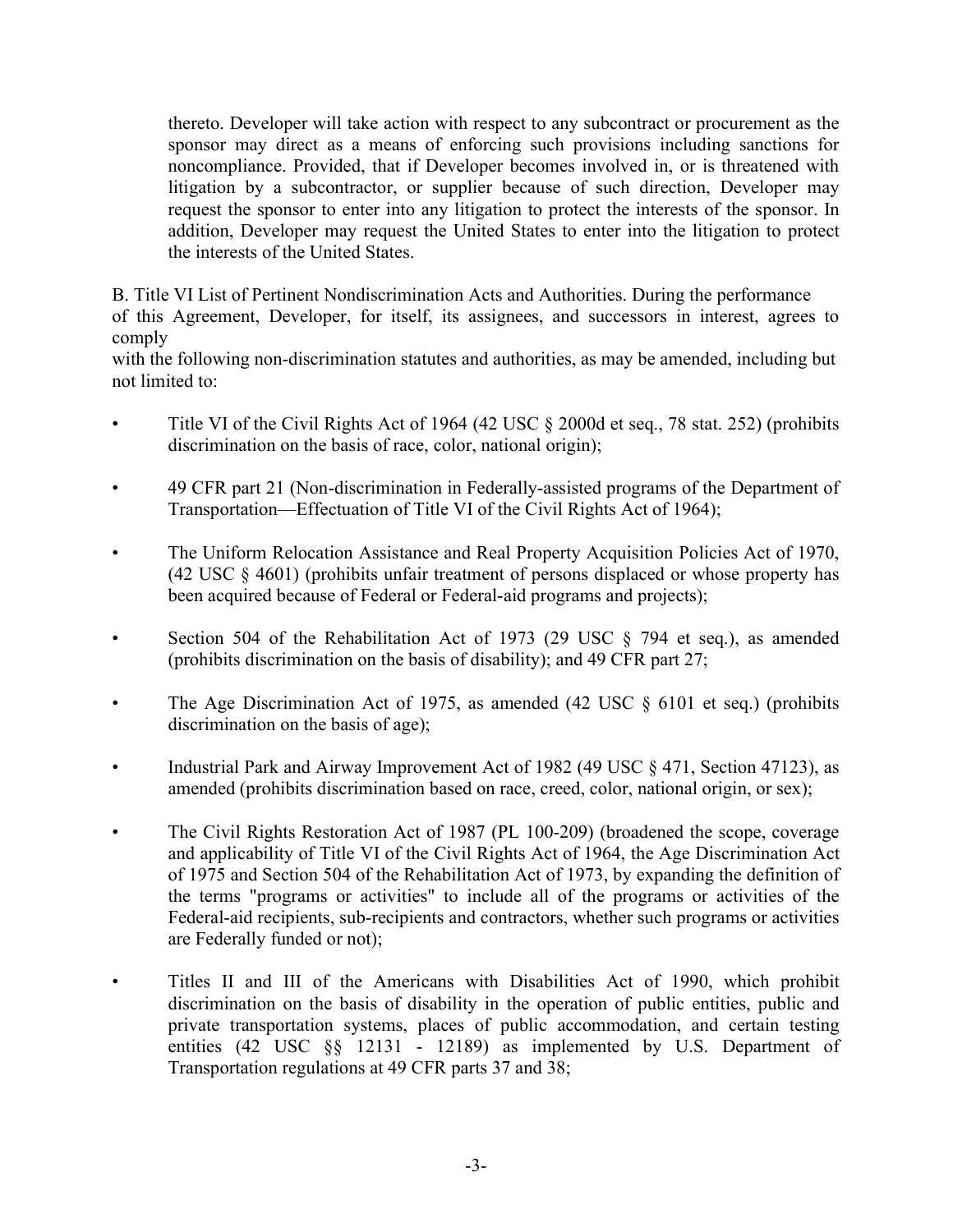- Executive Order 12898, Federal Actions to Address Environmental Justice in Minority Populations and Low-Income Populations, which ensures nondiscrimination against minority populations by discouraging programs, policies, and activities with disproportionately high and adverse human health or environmental effects on minority and low-income populations;
- Executive Order 13166, Improving Access to Services for Persons with Limited English Proficiency, and resulting agency guidance, national origin discrimination includes discrimination because of limited English proficiency (LEP). To ensure compliance with Title VI, you must take reasonable steps to ensure that LEP persons have meaningful access to your programs (70 Fed. Reg. at 74087 to 74100);
- Title IX of the Education Amendments of 1972, as amended, which prohibits you from discriminating because of sex in education programs or activities (20 USC 1681 et seq).

# C. Title VI Clauses for Construction/Use/Access to Real Property Acquired Under the Activity, Facility or Program.

- 1. Developer for itself and its successors in interest and assigns, as a part of the consideration hereof, does hereby covenant and agree as a covenant running with the land that (1) no person on the ground of race, color, or national origin, will be excluded from participation in, denied the benefits of, or be otherwise subjected to discrimination in the use of said facilities, (2) that in the construction of any improvements on, over, or under such land, and the furnishing of services thereon, no person on the ground of race, color, or national origin, will be excluded from participation in, denied the benefits of, or otherwise be subjected to discrimination, (3) that Developer will use the Developer Premises and any License Area in compliance with all other requirements imposed by or pursuant to the Nondiscrimination Acts And Authorities.
- 2. In the event of breach of any of the above nondiscrimination covenants, Town will have the right to terminate this Agreement and to enter or re-enter and repossess the Developer Premises and any License Area and the facilities thereon, and hold the same as if this Agreement had never been made or issued.

# D. Title VI Clauses for Transfer of Real Property Acquired or Improved Under the Activity, Facility, or Program.

Developer for itself and its successors in interest, and assigns, as a part of the consideration hereof, does hereby covenant and agree as a covenant running with the land that:

1. In the event facilities are constructed, maintained, or otherwise operated on the property described in this Agreement the Developer will maintain and operate such facilities and services in compliance with all requirements imposed by the Nondiscrimination Acts and Authorities (as may be amended) such that no person on the grounds of race, color, or national origin, will be excluded from participation in, denied the benefits of, or be otherwise subjected to discrimination in the use of said facilities.